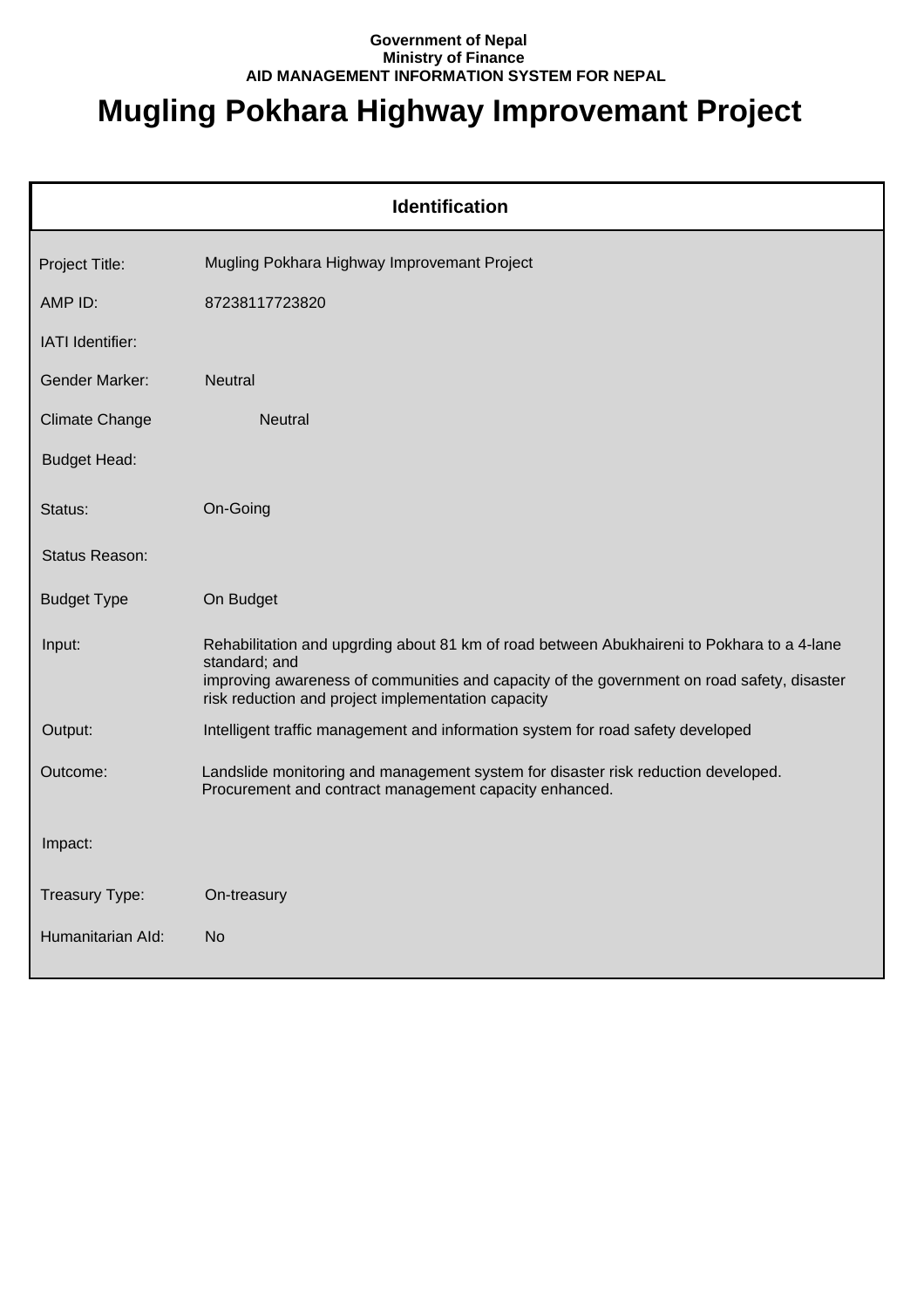| Location         |            |
|------------------|------------|
| Location         | Percentage |
| Kaski (Pokhara)  | 50.0%      |
| Tanahu (Damauli) | 50.0%      |

| <b>National Plan</b>                                                                                  |            |
|-------------------------------------------------------------------------------------------------------|------------|
| Program                                                                                               | Percentage |
| [Road and Other Transports] [Infrastructure Development Policy] [National Development<br>Plan (NDP) ] | 100.0%     |

| <b>Sector</b>                                     |            |
|---------------------------------------------------|------------|
| Sector                                            | Percentage |
| Nepal Sector Classification ROAD TRANSPORTATION 0 | 100.0%     |

| <b>Implementing/Executing Agency</b>                   |        |
|--------------------------------------------------------|--------|
| <b>Implementing Agency</b>                             |        |
| Ministry of Physical Infrastructure and Transportation | 100.0% |
| <b>Executing Agency</b>                                |        |
| Ministry of Physical Infrastructure and Transport      | 100.0% |
| <b>Responsible Organization</b>                        |        |
| Ministry of Physical Infrastructure and Transport      | 100.0% |
| Donor                                                  |        |
| Asian Development Bank                                 | 0.0%   |

|                            |                       |                    | <b>Funding</b>                |            |                     |
|----------------------------|-----------------------|--------------------|-------------------------------|------------|---------------------|
| Transaction<br>Date        | Type of<br>Assistance | Mode of<br>Payment | Post Earthquake<br>Assistance | Commitment | <b>Disbursement</b> |
| <b>UNDISBURSED BALANCE</b> |                       |                    | null                          |            |                     |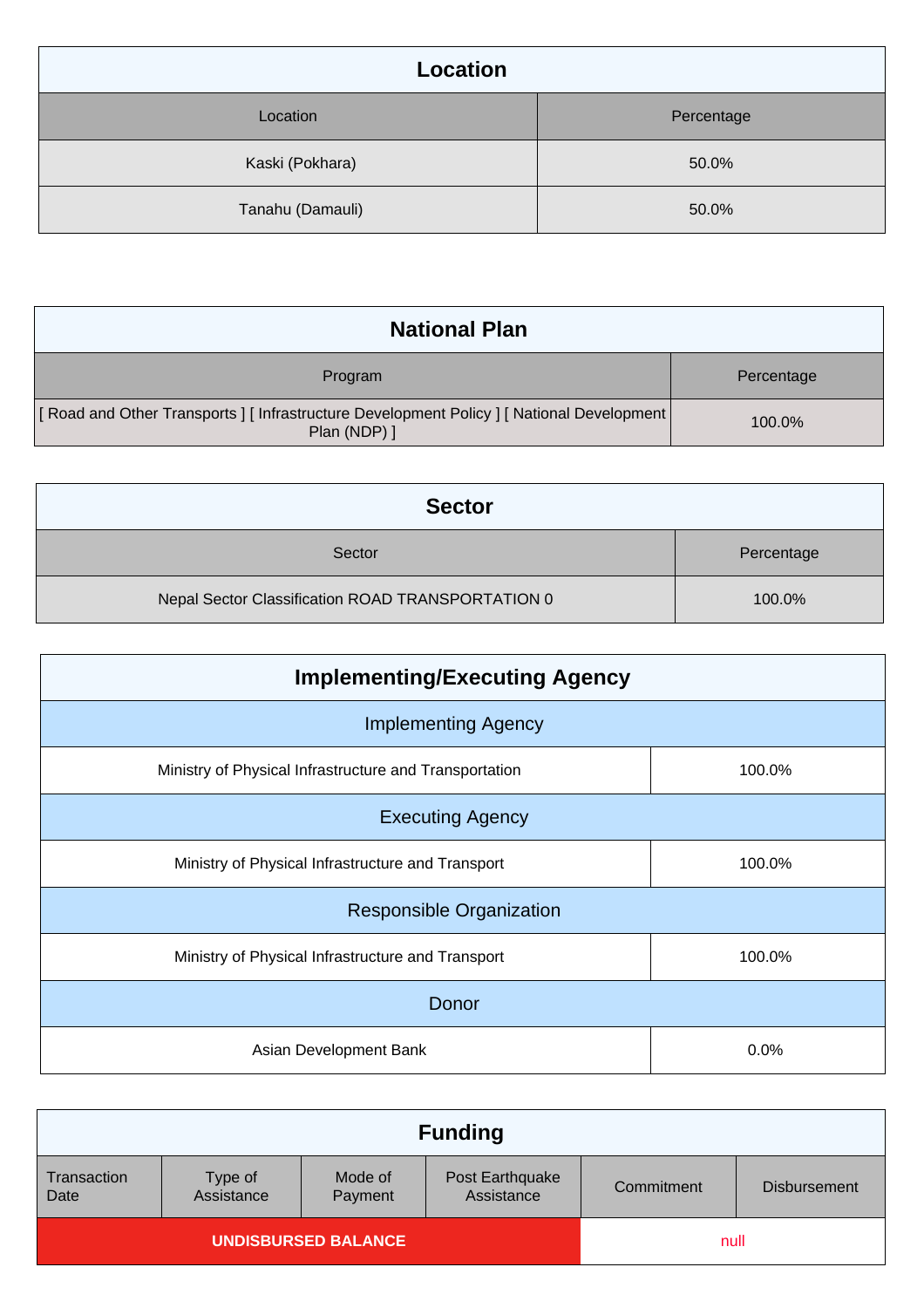| Transaction<br>Date            | Type of<br>Assistance           | Mode of<br>Payment    | Post Earthquake<br>Assistance | Commitment  | <b>Disbursement</b> |
|--------------------------------|---------------------------------|-----------------------|-------------------------------|-------------|---------------------|
|                                |                                 |                       | <b>Asian Development Bank</b> |             |                     |
|                                |                                 |                       | <b>Actual</b>                 |             |                     |
| 9/27/2019                      | Concessional Loan<br>Assistance | <b>Direct Payment</b> | No                            | 195,000,000 |                     |
| 3/31/2021                      | Concessional Loan<br>Assistance | Direct Payment        | No                            |             | 9,750,000           |
| 7/15/2021                      | Concessional Loan<br>Assistance | <b>Direct Payment</b> | No                            |             | 6,229               |
| Total                          |                                 |                       | 195,000,000                   | 9,756,229   |                     |
| Total (Asian Development Bank) |                                 |                       | 195,000,000                   | 9,756,229   |                     |
| <b>UNDISBURSED BALANCE</b>     |                                 |                       | 185,243,771                   |             |                     |

| <b>Progress Achieved</b>       |  |
|--------------------------------|--|
| Progress Achieved:             |  |
| Key Problems:                  |  |
| Steps Taken to Solve Problems: |  |

|                                   | <b>Funding Information</b> |
|-----------------------------------|----------------------------|
| <b>Total Actual Commitment</b>    | 195,000,000                |
| <b>Total Planned Commitment</b>   | $\mathbf 0$                |
| <b>Total Actual Disbursement</b>  | 9,756,229                  |
| <b>Total Planned Disbursement</b> | $\Omega$                   |
|                                   |                            |